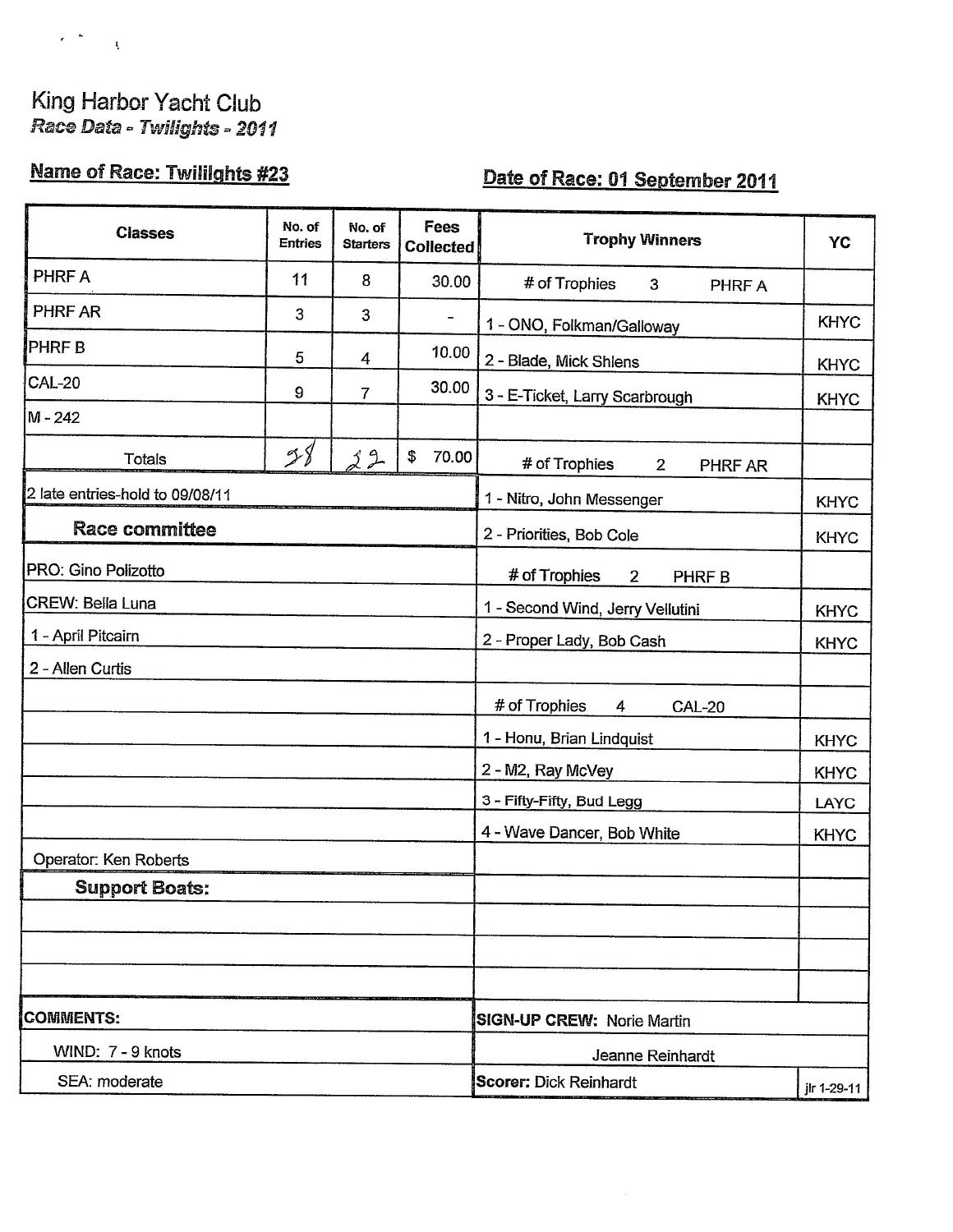## **2010 Twilights at KHYC #23** Race Date: 1 Sep 2011 Wind Speed: 7-9 knots PRO: Bella Luna

**Div Finish Corrected**

**Rank Boat Name Sail No. Rating Time Time Time Owner / Skipper Club Boat Type** Elapsed Corrected<br>
<u>Time</u> Time Owner / Skipper **PHRF-A** Time on Time / Start Time 18:20:00 1 ONO (ar) 32551 54 19:13:25 00:53:25 00:57:29 Mark Folkman KHYC Olson 40 2 Blade \* 103 39 19:13:03 00:53:03 00:58:33 Mick Shlens KHYC Melges 30 3 E-ticket 184 96 19:21:02 01:01:02 01:01:25 Larry Scarbrough KHYC Melges 24 4 Calais 46575 81 19:20:14 01:00:14 01:02:03 Jerry Hunter KHYC Dencho 33 5 Wooly Bully 51044 12 19:13:59 00:53:59 01:02:26 Wes Huston KHYC Farr 40 6 Flying Dutchman 87027 93 19:22:04 01:02:04 01:02:45 Jason Herring KHYC Hobie 33 7 Janina 56550 138 19:27:39 01:07:39 01:03:55 Mark Keller PSSA SC27 DNF 9 No Way !! \* 28124 138 Don Souther KHYC B-25 DNC 9 Velociraptor \* 46470 46470 Wilfred Poiesz KHYC B25 DNC 9 Gimme Shelter \* 7800 7800 Vitti Jackson Vitti Jackson KHYC Martin 243 DNC 9 Gimme Shelter \* 7800 7800 Vitti Jackson Vitti Jackson KHYC Martin 243 DNC 9 Dark & Stormy \*\* 129 129 Alicia Minana KHYC Henderson30 DNC 9 Bullitt 74295 74295 Mike Kaminskas KHYC Mt Gay 30 DNC 9 Lucky 35012 35012 Roger O'Conner/ Vitti Jackson KHYC OD 35 DNC 9 Viral USA104 USA104 Tim Carter ABYC Viper 640

DNC 9 Huckleberry 2 \* 15 15 Jim Murrell KHYC Farr 30

**King Harbor Yacht Club**

**PHRF-A(R)** Time on Time / Start Time 18:25:00

|            |                             | Nitro $(ar)$       | 97626 | 84 | 19:23:06 | 00:58:06 | 00:59:34 | John Messenger/ Al Castillion | <b>KHYC</b> | J33           |
|------------|-----------------------------|--------------------|-------|----|----------|----------|----------|-------------------------------|-------------|---------------|
|            | $\bigcap$<br>$\overline{ }$ | Priorities $*(ar)$ | 87309 | 96 | 19:24:16 | 00:59:16 | 00:59:38 | Bob Cole                      | <b>KHYC</b> | Olson 30      |
|            |                             | Sidekick $*(ar)$   | 42301 | 75 | 19:23:37 | 00:58:37 | 01:00:58 | Bill Webster                  | <b>KHYC</b> | $J-37$        |
| DNC        | 4                           | Tigger (ar)        | 42757 |    |          |          |          | Suzanne Cottrell              | <b>KHYC</b> | J 33          |
| <b>DNC</b> | 4                           | Got Crew! (ar)     | 77516 |    |          |          |          | Pat Lenehan                   | KHYC        | Olson 30      |
| DNC        | $\overline{4}$              | Bella Vita (ar)    | 56136 |    |          |          |          | Marty Burke                   | <b>KHYC</b> | Beneteau 36-7 |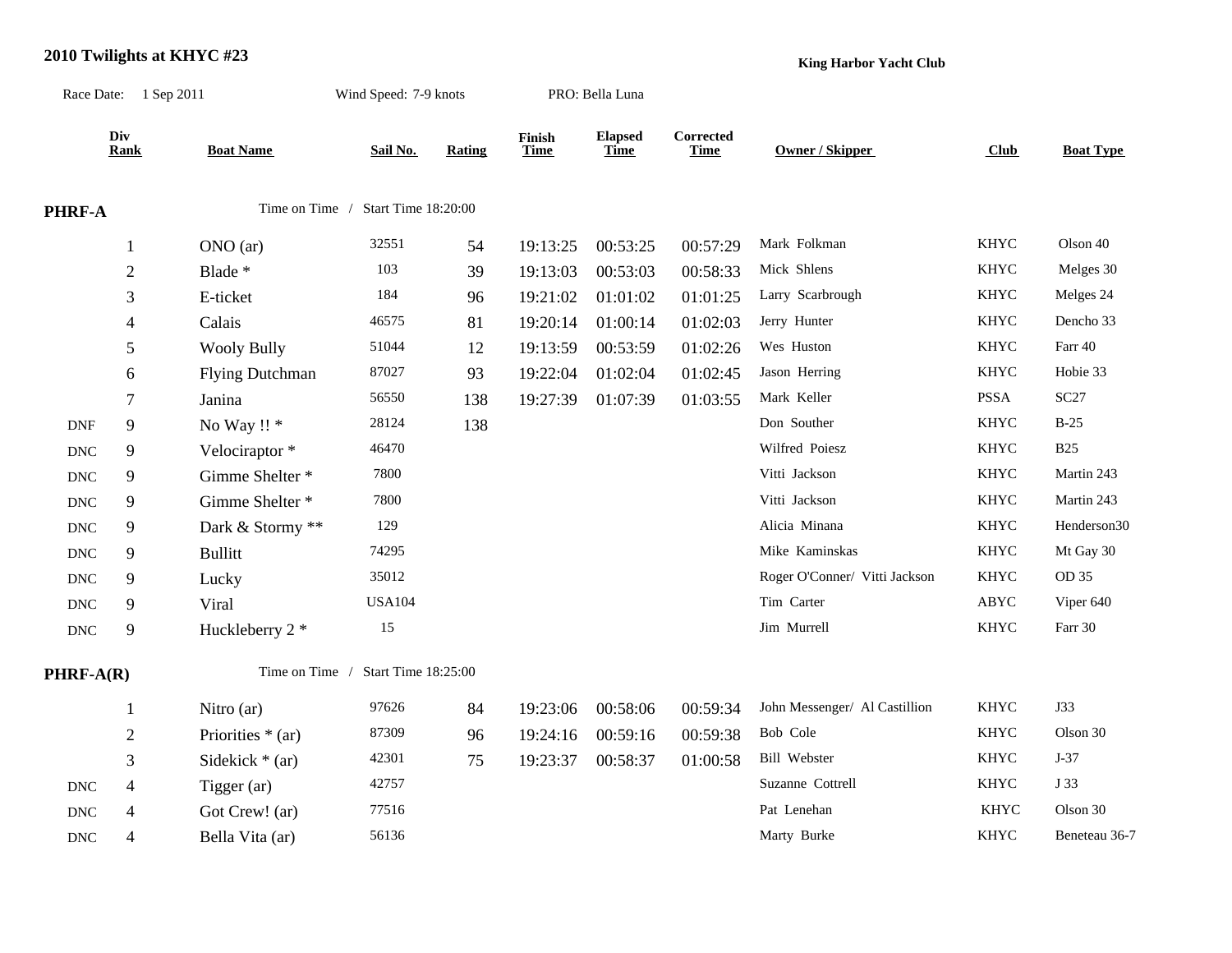| <b>PHRF-B</b>        |                          | Time on Time / Start Time 18:30:00 |                       |     |          |          |          |                                        |                            |                                   |
|----------------------|--------------------------|------------------------------------|-----------------------|-----|----------|----------|----------|----------------------------------------|----------------------------|-----------------------------------|
|                      | $\mathbf{1}$             | Second Wind*                       | 97668                 | 222 | 19:31:18 | 01:01:18 | 00:51:37 | Jerry Vellutini                        | <b>KHYC</b>                | Cal 25                            |
|                      | $\sqrt{2}$               | Proper Lady                        | 57935                 | 204 | 19:31:28 | 01:01:28 | 00:52:59 | Bob Cash                               | <b>KHYC</b>                | Islander 32                       |
|                      | 3                        | Caliente                           | 17594                 | 222 | 19:34:44 | 01:04:44 | 00:54:30 | Carlos De Bonis                        | <b>KHYC</b>                | Cal 25                            |
|                      | $\overline{4}$           | Ellis Island*                      | 1172                  | 150 | 19:33:09 | 01:03:09 | 00:58:38 | Casey Schilling                        | <b>BYC</b>                 | Catalina 34                       |
| <b>DNC</b>           | 5                        | Nina                               | 37764                 |     |          |          |          | Rafael Fernandez                       | <b>KHYC</b>                | Hunter 30                         |
| <b>DNC</b>           | $\mathfrak s$            | Midnight Run                       | 56782                 |     |          |          |          | John Dean                              | <b>KHYC</b>                | Catalin 320                       |
| <b>DNC</b>           | $\sqrt{5}$               | Impulsive *                        | 33815                 |     |          |          |          | John Ellingwood                        | <b>RBYC</b>                | Impulse 26                        |
| $\operatorname{DNC}$ | 5                        | Bella Luna                         | 47595                 |     |          |          |          | Gino Polizzotto                        | <b>KHYC</b>                | Ranger 28                         |
| $\operatorname{DNC}$ | 5                        | Primera                            | 27871a                |     |          |          |          | Mark Johnston                          | ${\rm HYC}$                | Col 30                            |
| $\operatorname{DNC}$ | $\mathfrak s$            | Primera                            | 27871                 |     |          |          |          | Mark Johnston                          | ${\rm HYC}$                | Col 30                            |
| $\operatorname{DNC}$ | $\mathfrak s$            | Proper Lady - NS                   | 57935                 |     |          |          |          | Bob Cash                               | <b>KHYC</b>                | Islander 32                       |
| $\operatorname{DNC}$ | $\mathfrak s$            | Impulsive * NS                     | 33815                 |     |          |          |          | Patrick Schuss                         | <b>RBYC</b>                | Impulse 26                        |
| <b>DNC</b>           | $\sqrt{5}$               | Annie                              | 604                   |     |          |          |          | John Tootle                            | <b>KHYC</b>                | Cal 20                            |
| <b>DNC</b>           | 5                        | Motor City - NS                    | 77399                 |     |          |          |          | Udo Kolter                             |                            | Capri 25                          |
|                      |                          |                                    |                       |     |          |          |          |                                        |                            |                                   |
| <b>Cal 20</b>        |                          | One Design                         |                       |     |          |          |          |                                        |                            |                                   |
|                      | 1                        | Honu <sup>*</sup>                  | 1559                  |     |          |          |          | Lindquist/ Mayol                       | <b>KHYC</b>                | Cal 20                            |
|                      | $\sqrt{2}$               | M <sub>3</sub>                     | 370                   |     |          |          |          | Ray McVey                              | <b>KHYC</b>                | Cal 20                            |
|                      | $\mathfrak{Z}$           | Fifty/Fifty                        | 50                    |     |          |          |          | <b>Bud Legg</b>                        | LAYC                       | Cal 20                            |
|                      | $\overline{\mathcal{L}}$ | <b>Wave Dancer</b>                 | 364                   |     |          |          |          | Bob White                              | <b>KHYC</b>                | Cal 20                            |
|                      | $\mathfrak s$            | Poquito                            | 1092                  |     |          |          |          | John Selman                            | <b>KHYC</b>                | Cal 20                            |
|                      | $\sqrt{6}$               | <b>CFI</b>                         | 369                   |     |          |          |          | Tony Gudish                            | <b>KHYC</b>                | $\operatorname{Cal}$ 20           |
|                      | $\boldsymbol{7}$         | Annie                              | 604                   |     |          |          |          | John Tootle                            | <b>KHYC</b>                | Cal 20                            |
|                      | $\,8\,$                  | Tac-T-Cal                          | 625                   |     |          |          |          | Ron Ron Grassl/ Brain Lavis            |                            | $\operatorname{Cal}$ 20           |
|                      | 9                        | <b>Silver Wings</b>                | 546                   |     |          |          |          | Chris Morris                           | <b>KHYC</b>                | Cal 20                            |
| $\operatorname{DNC}$ | 10                       | Brew Ha Ha                         | 15c                   |     |          |          |          | Mark Kranz                             | <b>KHYC</b>                | Cal 20                            |
| $\operatorname{DNC}$ | 10                       | Lilikoi Pie                        | 36                    |     |          |          |          | Ron Walecki                            | <b>KHYC</b>                | Cal 20                            |
| <b>DNC</b>           | 10                       | Yell At Me!                        | 1079                  |     |          |          |          | Rupert Nuttall-Smith                   | KHYC                       | $\operatorname{Cal}$ 20           |
| $\operatorname{DNC}$ | $10\,$                   | <b>Escape Torce</b><br>Poco Loco   | 358<br>$\overline{c}$ |     |          |          |          | <b>Barry Hamilton</b><br>Terry Taugner | <b>KHYC</b><br><b>KHYC</b> | Cal 20<br>$\operatorname{Cal}$ 20 |

DNC 10 none 1150 1150 Steve George KHYC Cal 20